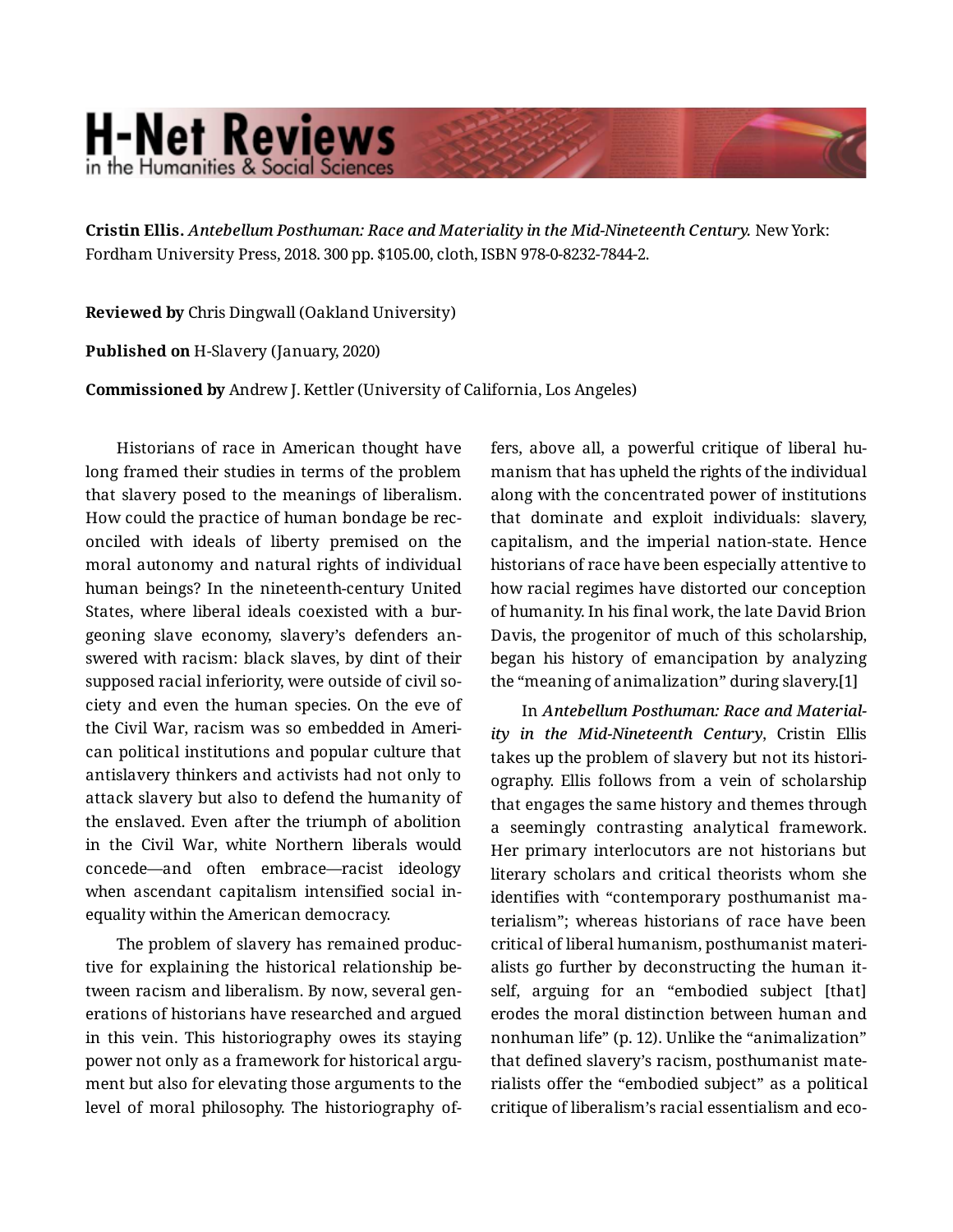logical exploitation. As Ellis painstakingly details, the posthumanist project has hardly been univo‐ cal. For while new materialists, such as Bruno La‐ tour and Jane Bennett, argue for an enlarged con‐ ception of democracy that embraces the ecologi‐ cal, social justice theorists (Ellis's term), such as Sylvia Wynter and Hortense Spillers, foreground histories of racialization that have already under‐ mined democracy among human beings. It is here where Ellis returns to the history of abolitionism in the United States. Drawing on the writings of Fred‐ erick Douglass, Henry David Thoreau, and Walt Whitman, Ellis argues for an "antislavery materi‐ alism" as a complement and counterpoint to to‐ day's posthumanist impasse. For readers not al‐ ready immersed in these debates, Ellis provides a formidable introduction. Yet her book offers a fresh if ultimately unfinished analysis of antislav‐ ery thought that is worth reading across the disci‐ plinary divide. If much of Ellis's methodology cuts against the grain of historical analysis, the con‐ tours of her problem are familiar. What can the antislavery moment teach us about the limits of liberal humanism and the potential for collectivist politics to challenge the power of global capital, the intersecting structures of white supremacy and sexism, and the looming collapse of our planetary climate?

These large questions are addressed unevenly across the book. Ellis's argument unfolds across four chapters. The first three probe the "antislav‐ ery materialism" of Douglass, Thoreau, and Whit‐ man; the fourth draws out the "historical recur‐ rence" of the antebellum crisis of liberalism in posthumanist critical theory today (p. 135). A short coda ties the two threads together, arguing that an‐ tislavery materialism offers a useful historical lens through which to see the present-day debate. In many ways, the core chapters on antislavery ma‐ terialism are more provocative than the frame‐ work Ellis gives them. Rather than champions of liberal democracy and individual autonomy, these writers and activists generated strikingly illiberal

formulations of emancipation, revolution, and democracy.

Following Michel Foucault's genealogy of biopolitics, Ellis contextualizes her study of race and liberalism around "a new volatility in the Western conception of the human" (p. 2). At the turn of the nineteenth century, in Ellis's framing, emerging sciences of human life, from biology to political economy, challenged liberal humanism on empirical grounds; they showed human beings not as autonomous moral agents but as products of complex biological and social processes. Ac‐ cording to Ellis, it is in this "new epistemic regime" that both proslavery and antislavery thinkers made their materialist turns. Of course, not a few proslavery ideologues were quick to embrace biol‐ ogy as a seemingly scientific basis for the practice of racial enslavement, and they managed to shift the terms of the public debate from whether it was right to enslave human beings to whether black slaves were human at all. Abolitionists, of course, would defend the humanity of the enslaved, yet El‐ lis shows how complex that defense could be. Rather than return to the ideals of humanism, an‐ tislavery thinkers at different turns both grappled with and embraced the implications of materialist science. While seeking to challenge biological racism, Ellis's three antislavery materialists pur‐ sued lines of thought at odds with their own support of liberal democracy. What emerges from their thought experiments are startling "image[s] of material community that differs in subtle but consequential ways from ... affective nationalism" (p. 17).

Readers will already be familiar with Douglass as a fierce antislavery activist and defender of the humanity of the enslaved. But, as Ellis shows, he commonly compared slaves to animals—not to uphold notions of "Black bestiality" but to empha‐ size the naturalness of revolt (p. 47). In his speech‐ es throughout the 1850s and in his novella *The Heroic Slave* (1852), Douglass argued that a slave uprising was as inevitable as a captive animal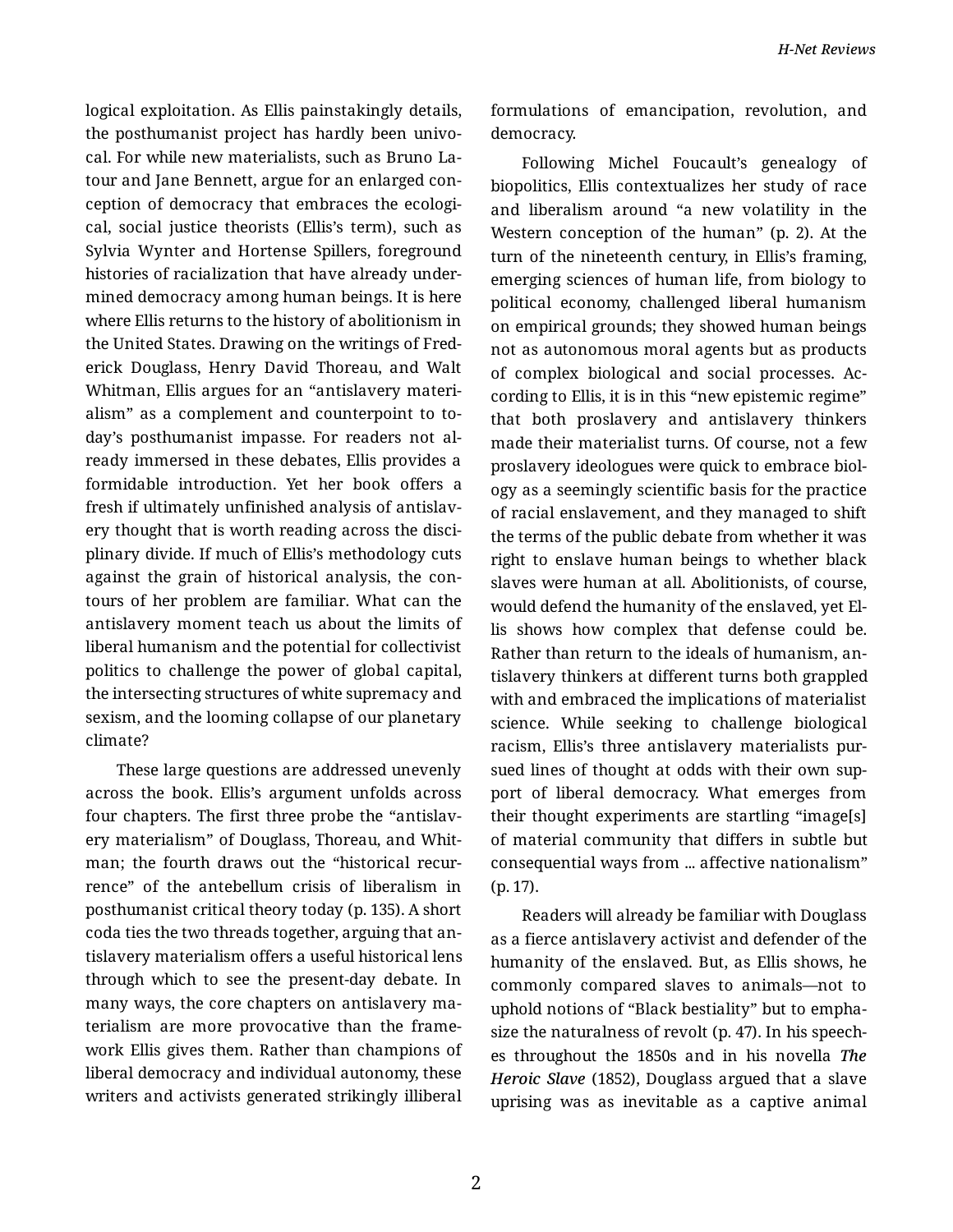lashing out at its master or a storm on the horizon. Here Douglass was "strategically agnostic" about the status of black humanity; his argument "oper‐ ates outside of the liberal discourse of human equality ... by embracing, instead, the specter of hu‐ man animality and the threat of physical vio‐ lence" (p. 46).

Thoreau and Whitman receive similar treat‐ ment. Drawing on an efflorescence of recent Thoreau studies, Ellis focuses on his lesser-known works of natural history that—far from a retreat of his polemical writings—register the political crises of the day. Writing a eulogy for John Brown just before composing his naturalist study *The Dis‐ persion of Seeds* (unpublished until 1993), Thoreau compared the martyred abolitionist to a "chance wild fruit" whose hardier "seed" would "germinate" and thus change the course of human devel‐ opment (p. 86). Defending Brown, whose violent measures many abolitionists considered beyond the pale if not insane, showed Thoreau's willing‐ ness to embrace illiberal measures to abolish slav‐ ery. But it also marked an alternative to proslav‐ ery racism. Whereas Thoreau's naturalist metaphors trafficked in racial tropes, his concep‐ tion of race stood against "racism's static hierar‐ chy of biological life" and instead announced an "ecological politics [that] emphasizes life's muta‐ bility" (p. 93).

Ellis's analysis of Whitman is brilliant, al‐ though the poet's relationship to the abolitionist movement and antislavery discourse is not clearly established. An enthusiastic democrat and a mate‐ rialist, to say the least, the author of *Leaves of Grass* (1855) embraced both the nation's liberal ideals and the experience of living in all its sensu‐ ous dimensions. Historicizing his work in relation to the spiritualist movement, Ellis shows how Whit‐ man sought grounds for human sympathy that went beyond the narrow terms of simply identify‐ ing with or recognizing the suffering of an "other." Instead, "Whitmanian sympathy" evoked the trope of electricity to model our "material involve‐

ment with—our dependence upon and constitution through—the body of the other" (p. 126). Fo‐ cusing on the slave auction scene in "I Sing the Body Electric," Ellis puts Whitman's well-known ambivalence toward slavery—he defends the humanity of the enslaved without denouncing the in‐ stitution of slavery—in new light. As Whitman challenged readers to see themselves materially enmeshed with the enslaved (and the entire uni‐ verse), he also suggested a mode of politics beyond liberalism: an "anti-identitarian" democracy premised not on the state's recognition of individ‐ ual rights but on our mutual interdependence with everyone and everything (p. 131).

Here Ellis pivots, sharply, to the present. For while Whitman's anti-identitarian politics sought to embrace the cosmos, he left little recourse for a politics that can address social conflict and con‐ centrated power. According to Ellis, posthumanist theorists face a similar impasse. Against new ma‐ terialists, such as Bennet and Latour, who seek a Whitmanian democracy of things while downplay‐ ing histories of racism, Ellis contrasts social justice theorists, such as Spillers and Wynter whose cri‐ tique of liberal humanism, in her view, ironically returns to a liberal politics of recognition. In a densely argued final chapter, Ellis addresses this impasse by marking a conceptual difference be‐ tween the "nonhuman" and non-*Homo sapiens*. Whereas posthumanists conflate the "nonhuman" with any being that does not belong to the species *Homo sapiens*, social justice theorists have shown how white Western thinkers have already equated the "nonhuman" with blackness, particularly with the racialized figures of the slave and colonial sub‐ ject. By elevating this conceptual distinction, Ellis makes an opening for a forthright antiracist poli‐ tics within posthumanist theory while reaffirming their radical materialist project to "disassemble, and not simply redistrict, the bounds of the human as we know it" (p. 159). From this perspective, Ellis argues, "antislavery materialism" can help us rec‐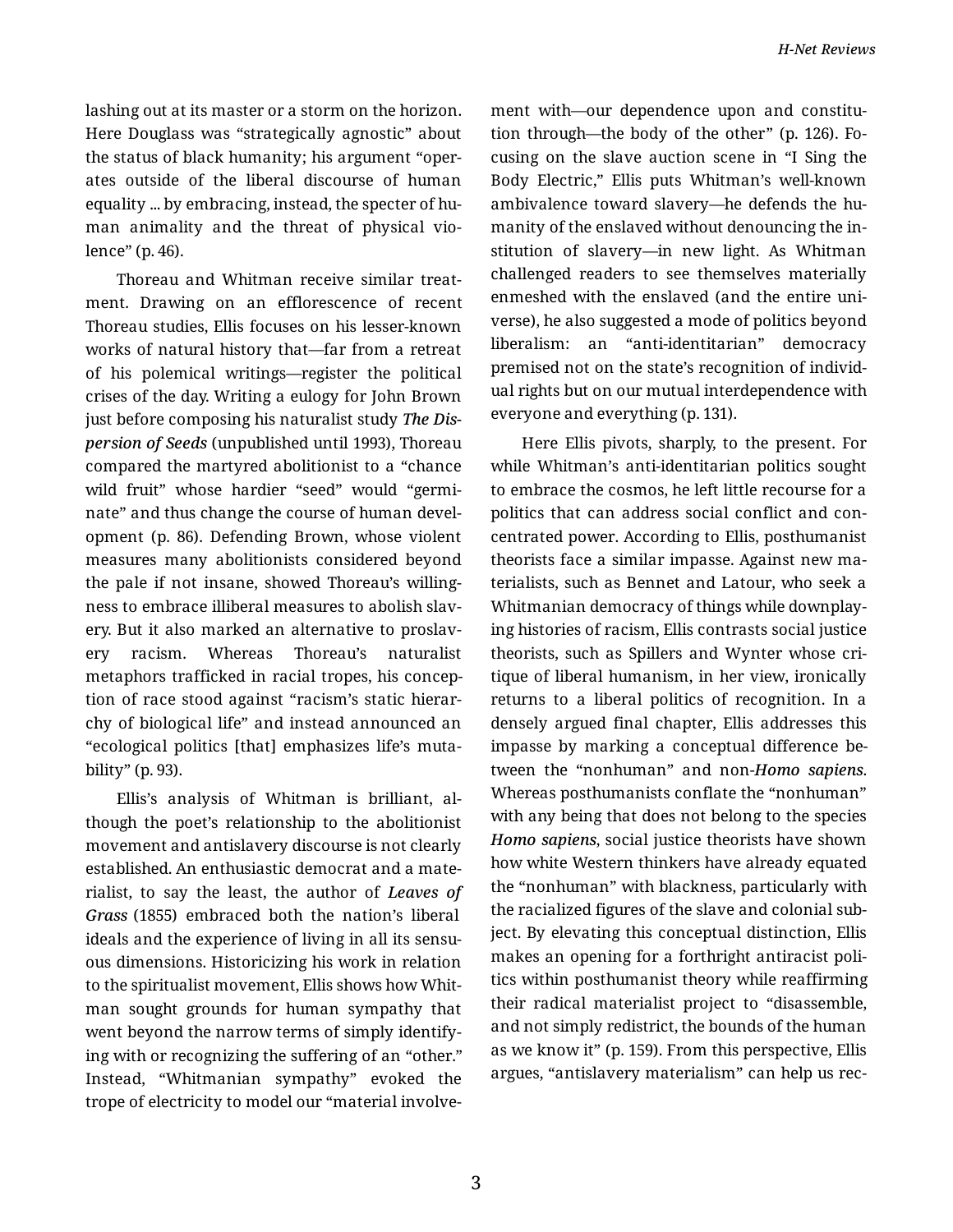ognize and move past the lingering liberal roman‐ ticism that underpins the posthumanist project.

*Antebellum Posthuman* reads like two books in one: a historicist literary study of antislavery writ‐ ing and political theory about race and liberal hu‐ manism. The latter does not quite match the verve of the former. Her effort to synthesize anti-racism with the ecological concerns of posthumanism is salutary but does not quite cohere. Because the problem is framed entirely within posthumanist studies, the argument does not escape its shallow orbit, making Ellis's critique appear at once politi‐ cally innocuous and rhetorically overblown. It is hard to accept Ellis's claim that Wynter's presump‐ tion of human exceptionality is an "echo of racism's biological determinism"; and it seems un‐ fair to chide posthumanists for not rejecting "liber‐ al political institutions that were organized to hon‐ or and accommodate the liberal humanist subject" (pp. 156, 151). For better or worse, liberal political institutions command much of the terrain of struggle for social and ecological justice, and hu‐ manist discourse continues to hold currency for the political movements engaged in those strug‐ gles. To be sure, such materialist critiques of posthumanist politics (or lack thereof) have by now been made by numerous scholars in a variety of historical and political contexts.[2] As Ellis tries to advance posthumanism as a political project, her critique retains many of its weaknesses, partic‐ ularly its apparent unconcern toward class as a material dimension of social inequality and eco‐ logical catastrophe.

The book is more successful as a work of liter‐ ary history and criticism, although Ellis's analysis does fall far short of a comprehensive survey of abolitionist thinking. Historians will be left won‐ dering about how far "antislavery materialism" reached into abolitionist political and cultural practices. The absence of Harriet Beecher Stowe, for example, is conspicuous. As many literary scholars have argued, *Uncle Tom's Cabin* (1852) not only is about race and materiality but, as a widely reproduced material object, was itself arguably an agent of historical change. For a book about mate‐ riality, there is very little attention given to the varying material conditions of intellectual produc‐ tion, let alone the material cultures in which Dou‐ glass, Thoreau, and Whitman lived and wrote. At the fringes of Ellis's analyses, however, one can see new directions of inquiry in the history of antislav‐ ery thought, directions attentive to questions of agency and causality, ecological processes, and electric sensations.

By failing to engage with the history and histo‐ riography of slavery and emancipation, moreover, Ellis unnecessarily limits the significance of her contributions to critical theory about race and lib‐ eralism. Attention to historiography might have enabled Ellis to conduct a more nuanced debate beyond the seemingly closed circle of posthuman‐ ist critical theory. Indeed, historians of slavery and emancipation have likewise debated the political shortcomings and critical valiance of "the human," albeit from a materialist perspective that has more to do with political economy than political ecology.[3] Attention to the history of slavery and emancipation would further expand the sense of political possibility at stake in these debates. By moving from the antebellum era to the present, El‐ lis skips over one of the most epochal political transformations of American history and the fruits of abolitionist activism: abolition itself. Ulti‐ mately, it was the agency of the wartime state and the mass insurrection of the enslaved that eradi‐ cated the institution of slavery from the United States. What effect did slave emancipation have on how Douglass, Thoreau, and Whitman envi‐ sioned the human in relation to social and ecologi‐ cal structures? What lessons does this moment have for how we envision a democratic politics that can achieve social and ecological justice in the same movement?

Ellis is hardly the first critical theorist to over‐ look slave emancipation as a transformative event in favor of emphasizing the apparent in‐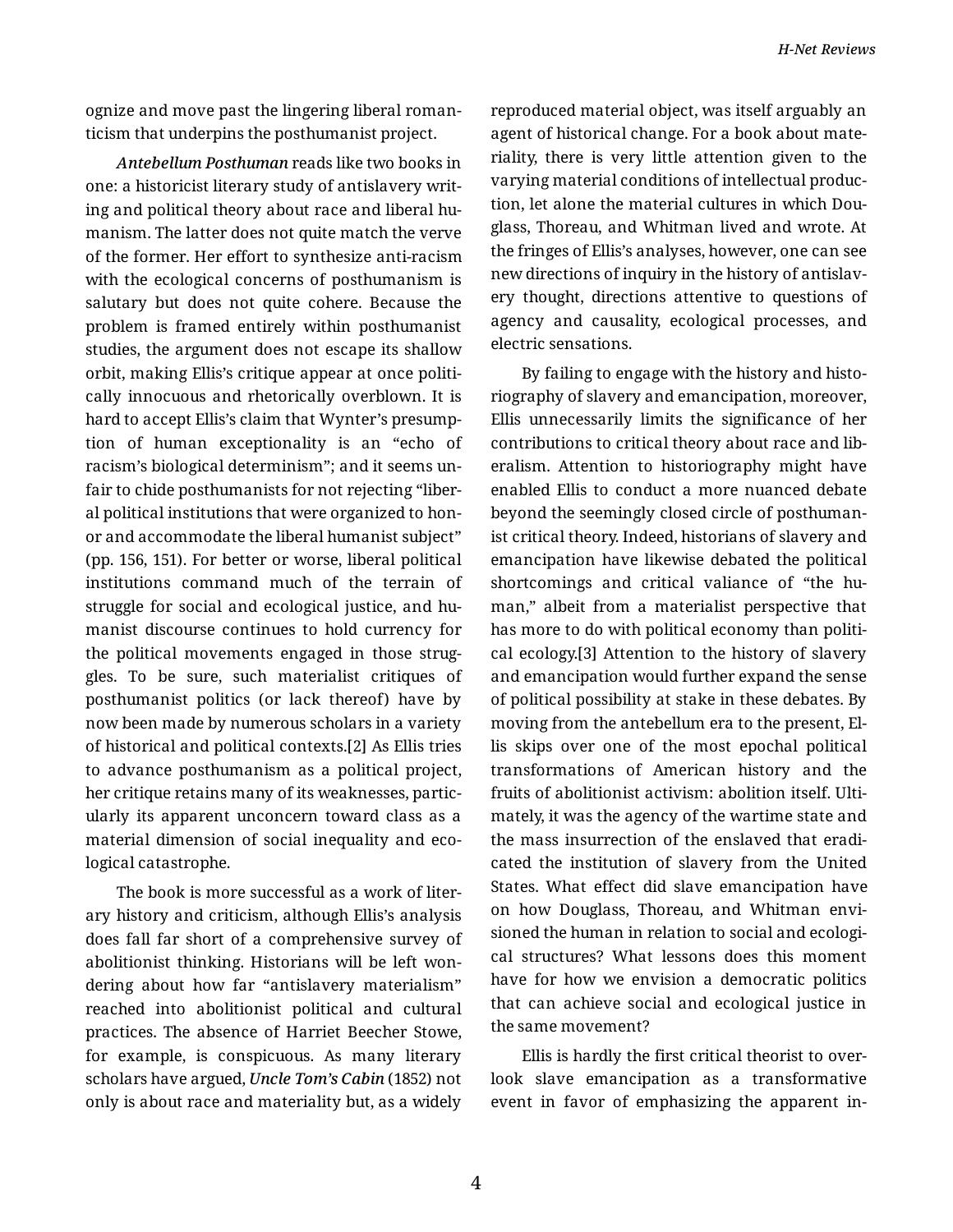tractability of white supremacy in American life. The oversight is all the more glaring given the ana‐ lytical and political stakes of her argument. Like the best scholarship in slavery studies, *Antebellum Posthuman* seeks to refine and renew our sense of freedom: "Instead of championing freedom as a blanket principle ... the pursuit of happiness today may oblige us to reimagine emancipation as some‐ thing that does not follow from breaking bonds so much as from rearranging them, finding ways to be immersed and intertwined differently, with an eye toward the contingency, fragility, and irreduc‐ ible collectivity of embodied life" (p. 20). Yet such radical visions of freedom were not marginal to the history of abolition and did not await posthu‐ manist theorists for legitimation. As many histori‐ ans have documented, there were political move‐ ments afoot that closely engaged with the dynam‐ ics of slave emancipation in the United States. One was the international labor movement, and Ellis's omission of socialism as an alternative humanism and of Marxism as a critical materialist theory is especially odd.[4] Another political movement was expressed and enacted by the formerly enslaved whose efforts to reorganize their work and land us‐ age on a cooperative basis frustrated both former masters and white liberal reformers.[5] Any future endeavor to think the politics of race and ecology together—historical or theoretical—must reckon with these legacies as well.

This is not to diminish the accomplishments of the book. After reading *Antebellum Posthuman*, it will be hard to think of Douglass without his "revo‐ lutionary animals," Thoreau without his "weird" John Brown, and Whitman without his bioelectri‐ cal poetics. Ellis's contribution lies not only in ele‐ vating materialism as a critical theme for antislav‐ ery studies but also in drawing our attention to the radical potential of antislavery thinking. She shows how Douglass, Thoreau, and Whitman took the "the struggle that was pitched on battleground of the Black body in the antebellum United States" into their innermost thoughts, yielding startling if incomplete visions of "embodied life" that exceed‐

ed the categories of liberal humanism (p. 1). Yet that black body was not simply a metaphoric bat‐ tleground but an agent in the struggle. How their political and intellectual efforts to define their own humanity is an unwritten chapter in the history of "antislavery materialism."

## Notes

[1]. David Brion Davis, *The Problem of Slavery in the Age of Emancipation* (New York: Alfred A. Knopf, 2014). See also Karen E. Fields and Barbara J. Fields, *Racecraft: The Soul of Inequality in Ameri‐ can Life* (New York: Verso, 2014); and Thomas C. Holt, *The Problem of Race in the Twenty-First Cen‐ tury* (Cambridge, MA: Harvard University Press, 2000). The historiography inspired by Davis, *The Problem of Slavery in the Age of Revolution, 1770-1823* (Ithaca, NY: Cornell University Press, 1975), and its sequels, is extensive and comprises the core of many graduate field exams and under‐ graduate survey courses in intellectual history and slavery and emancipation studies. For critical re‐ views of the scholarship, its major themes, and the debates it continues to provoke, see Minisha Sinha, "The Problem of Abolitionism in the Age of Capital‐ ism," *American Historical Review* 124, no. 11 (Feb‐ ruary 2019): 144-63; Walter Johnson, "Brute Ideolo‐ gy," *Dissent* 61, no. 4 (Fall 2014): 127-32; and Thomas Bender, ed., *The Antislavery Debate: Capi‐ talism and Abolitionism as a Problem in Historical Interpretation* (Berkeley: University of California Press, 1992).

[2]. In more than one way, the debate that Ellis identifies in current posthumanist materialism ap‐ pears to replicate the debate of anticolonial and structuralist theorists in postwar France. See Kristin Ross, *Fast Cars, Clean Bodies: Decoloniza‐ tion and the Reordering of French Culture* (Cam‐ bridge, MA: MIT Press, 1995), esp. 157-65.

[3]. For example, *Race, Capitalism, Justice*, in *Boston Review*, *Forum* 1 (Winter 2017).

[4]. See David Roediger, *Seizing Freedom: Slave Emancipation and Liberty for All* (New York: Verso,